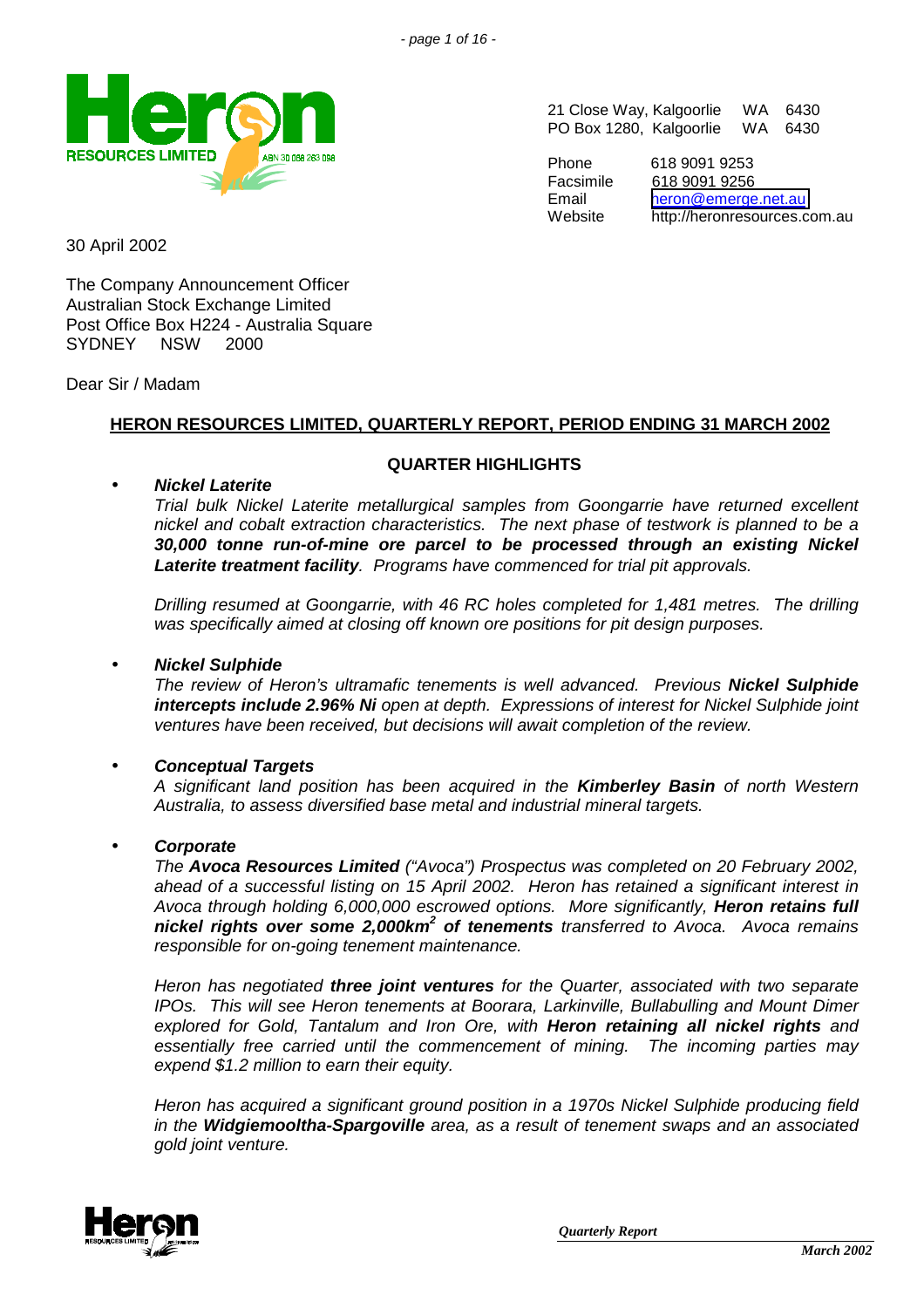### **1. SUMMARY**

#### **Heron Resources Limited**

An era for Heron has come to an end with the retirement of Heron's founding Chairman Rod Evans. Rod's corporate governance standards have been the cornerstone of Heron's activities for the last six years, and the Company certainly will miss Rod's leadership.

Director Craig Readhead has agreed to act as Chairman, and Company Secretary Ross Arancini has agreed to act as an interim director, pending recruitment of an additional director with specific project commissioning skills.

Following the successful spin-off of Avoca, the March 2002 Quarter has seen a corporate transformation of Heron, with a new Board to guide Heron through the next phase of the Company's growth. The project priorities for Heron are:

• Commission the Pamela Jean Trial Pit at the Goongarrie Nickel Laterite project.

The trial mining operation is planned in order to review the ore zone continuity, pit wall geotechnical parameters and processing performance of Goongarrie Goethite as a blended ore.

• Complete the review of the Heron ultramafic portfolio for Nickel Sulphide exploration opportunities.

Heron has a 10,000km<sup>2</sup> tenement holding containing ultramafic belts with potential for Kambalda and Silver Swan-style komatiite hosted Nickel Sulphide mineralisation. Heron has completed in excess of 100,000 metres of systematic drilling and generated in excess of one million multielement assay data points, which will be the initial focus of the Sulphide search.

Nickel Sulphide targets at Heron's Goongarrie, Scotia Dam, Kalpini, Acra, Lake Rebecca, Spargoville and Pioneer Projects are being assessed for suitability for Electro-Magnetic survey, prior to drill testing and down-hole geophysics.

• Heron continues to generate and acquire new conceptual targets throughout Western Australia.

Two semi-contiguous project areas totaling 2,724km<sup>2</sup> within 15 Exploration Licence applications were acquired in the Kimberley Basin targeting Proterozoic age, rift-related mineralisation. Conceptual targets are carbonatite hosted Ba-F-REE-Cu-Pb-Zn (model is Palabora in South Africa and Okoruso in Namibia), iron oxide alkaline breccia complex hosted Cu-Au-U-REE (Olympic Dam, South Australia), basalt hosted Cu-Co (White Pine, USA and Copperbelt, Zambia) and Ba-F veins (Adelaide Rift, South Australia). Subsequent to Heron commencing its Kimberley pegging, there has been somewhat of a localised "pegging boom", based on a reportedly epithermal gold discovery by an adjoining diamond explorer. Heron's Kimberley ground is now surrounded by competitors, including an international gold explorer. Heron's initial Kimberley pegging target was a specific industrial mineral opportunity with niche market cash flow potential.

• Heron will continue to progress its various Iron Ore, Oil Shale and Mineral Sand projects as potential "Avoca-style" IPOs.

#### **Avoca Resources Limited Precious Metal Spin-off**

Heron completed the assignment of selected non-nickel assets to Avoca pursuant to their listing. Heron Shareholders owned some 51% of Avoca at its listing on ASX on 15 April 2002.

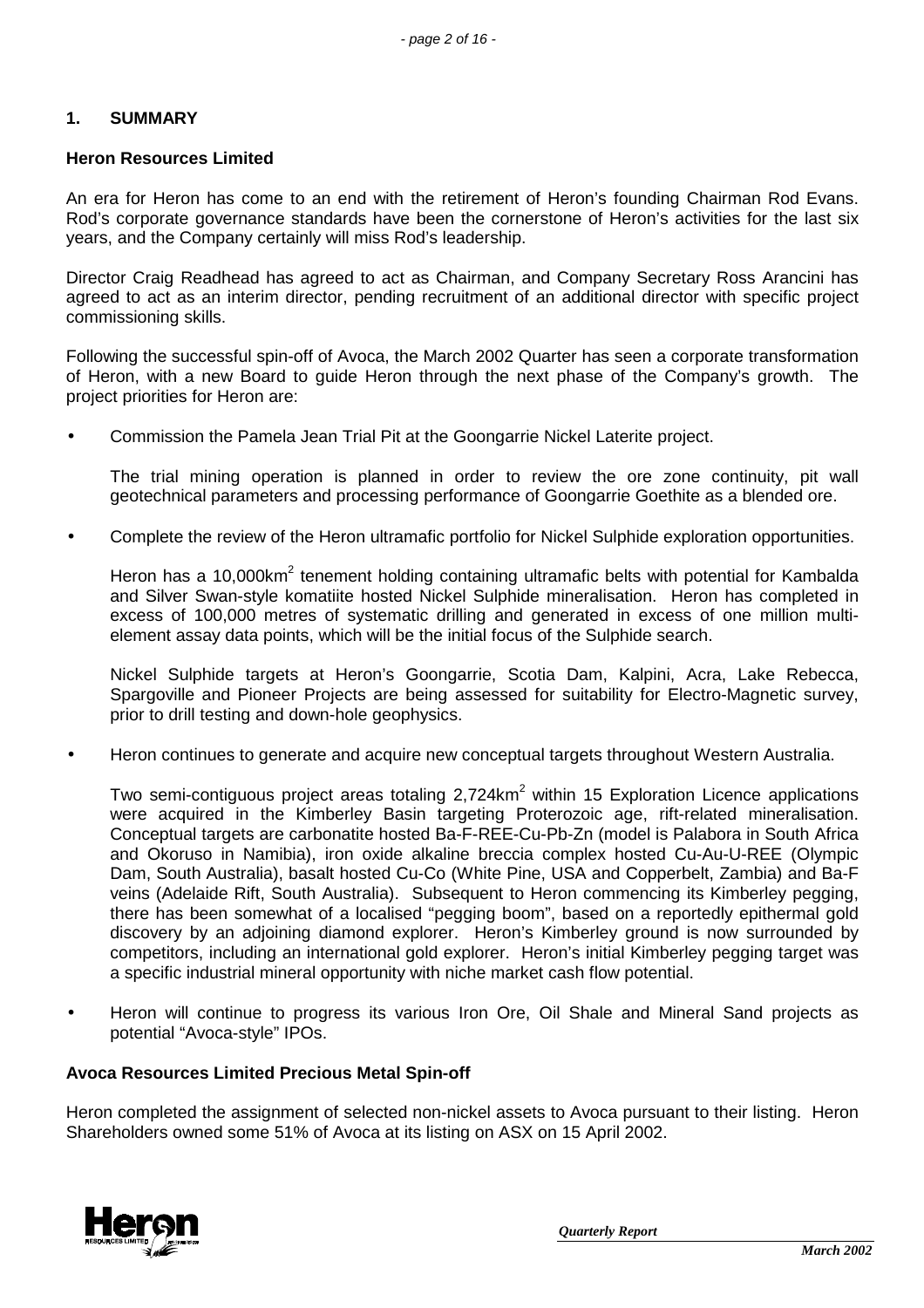## **2.0 OPERATIONS REVIEW**

## **2.1 KALGOORLIE NICKEL PROVINCE**

## **2.1.1 Goongarrie Nickel Project**

Heron 100%. Nickel - gold.

## *Reverse Circulation Drilling*

During the Quarter, 46 Reverse Circulation drill holes were completed for 1,481 metres testing two deposits of siliceous upgrade ore at **Big Four** and **Goongarrie Hill**, located 5-9km south and north respectively from the main Pamela Jean Zone. These deposits, which had previously been drilled on a 400x80m reconnaissance pattern, have now been closed in to 40x40m and 80x80m patterns respectively, increasing the level of confidence in each resource and facilitating pit designs as appropriate. Results to date are from Big Four only, and are tabulated below. Excellent visual ore was identified from Goongarrie Hill, but results are still awaited.

| Table 1<br><b>GOONGARRIE SOUTH PROSPECT, BIG FOUR</b><br>RC Drilling Significant Interceptions, 0.75% Ni Cut-Off |              |       |             |    |                 |      |      |       |       |
|------------------------------------------------------------------------------------------------------------------|--------------|-------|-------------|----|-----------------|------|------|-------|-------|
| Hole                                                                                                             | <b>North</b> | East  | <b>From</b> | To | <b>Interval</b> | Ni   | Co   | Ni4Co | Ni4Co |
| <b>Number</b>                                                                                                    | m            | m     | m           | m  | m               | $\%$ | %    | %     | $M\%$ |
| GSRC1134                                                                                                         | 63,760       | 4,260 | 34          | 46 | 12              | 0.88 | 0.03 | 1.02  | 12.24 |
| GSRC1135                                                                                                         | 64,800       | 4.140 | 18          | 30 | 12              | 1.33 | 0.33 | 2.67  | 32.04 |
| including at 1.25% Ni                                                                                            |              |       | 22          | 26 | 4               | 1.83 | 0.56 | 4.05  | 16.20 |
| <b>GSRC1138</b>                                                                                                  | 64,800       | 4,300 | 10          | 18 | 8               | 0.89 | 0.09 | 1.26  | 10.08 |
| GSRC1139                                                                                                         | 64,800       | 4,380 | 12          | 36 | 24              | 0.85 | 0.04 | 0.99  | 23.86 |
| <b>GSRC1141</b>                                                                                                  | 64,880       | 4,380 | 8           | 20 | 12              | 0.76 | 0.17 | 1.44  | 17.28 |
| <b>GSRC1144</b>                                                                                                  | 64,880       | 4.140 | 14          | 18 | 4               | 1.76 | 0.43 | 3.48  | 13.92 |
| <b>GSRC1145</b>                                                                                                  | 64,880       | 4,060 | 20          | 32 | 12              | 1.01 | 0.19 | 1.75  | 21.00 |
| <b>GSRC1149</b>                                                                                                  | 65,040       | 4,060 | 22          | 32 | 10              | 1.14 | 0.07 | 1.42  | 14.20 |
| including at 1.25% Ni                                                                                            |              |       | 22          | 26 | 4               | 1.26 | 0.11 | 1.70  | 6.80  |

#### *Ore Treatment Studies*

Test results have been received for two bulk samples of Goongarrie Goethite that were metallurgically evaluated at the on-site laboratory of a Western Australian Nickel Laterite operation. The program investigated the elemental analysis, comminution characteristics, slurry rheology and high-pressure acid leaching ("HPAL") response of ore from the proposed Pamela Jean Stage One Pit. The samples exhibited characteristics that will present no significant issues at the hydrometallurgical facility in which processing is planned.

The samples showed very low Mg and Si and high Fe, typically characteristic of the Pamela Jean Zone goehtite ore.

Comminution was very fast at low power consumption, with the sample reduced to an 80% passing size of 53 micron after 3 minutes milling (350 microns is acceptable). No reject was produced by the milling, confirming that Goongarrie Goethite can produce a 1.5% Ni leach-feed grade without requiring screen beneficiation.

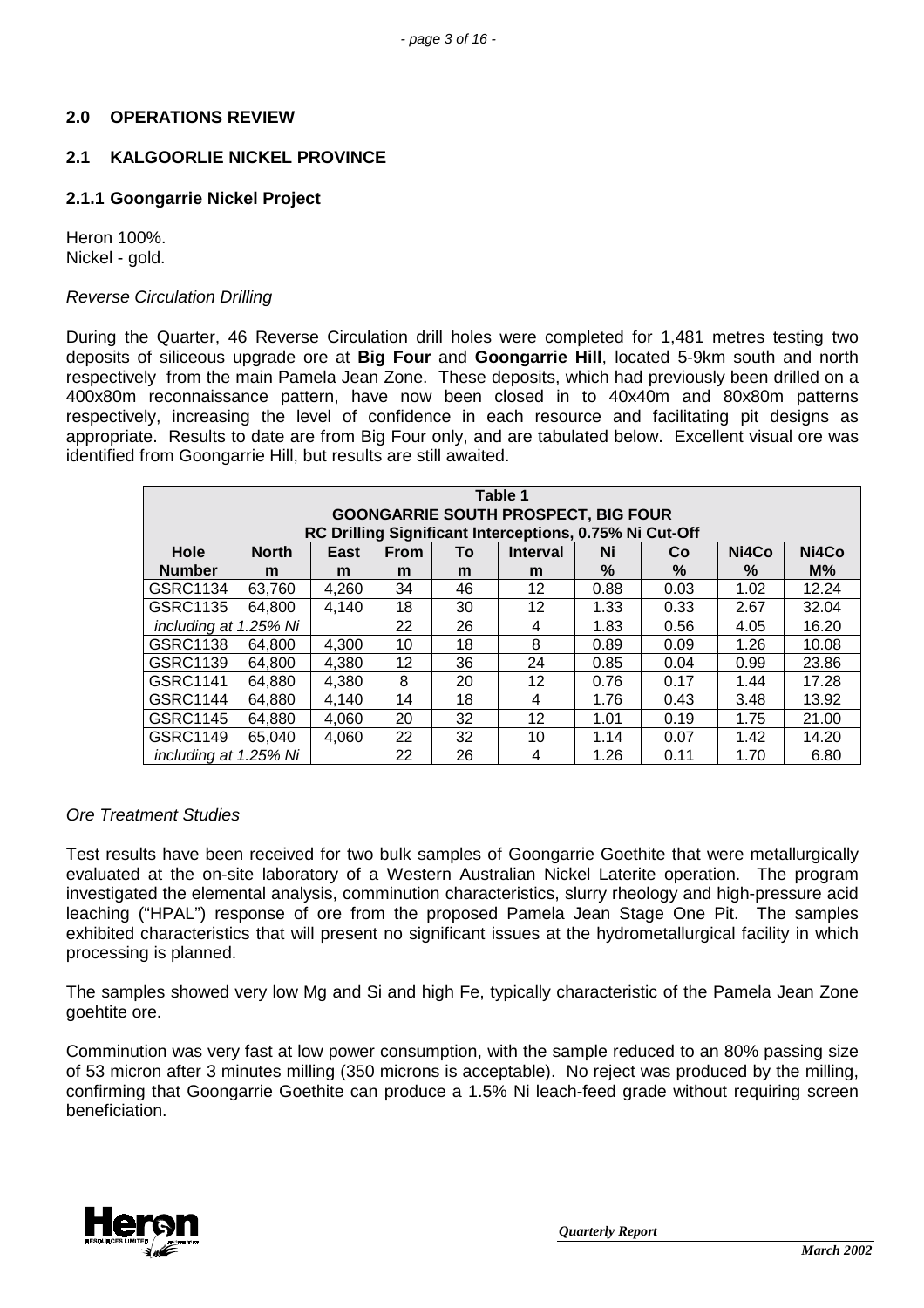HPAL revealed fast leaching kinetics for both Nickel and Cobalt with extractions exceeding 95% after 30 minutes. This is likely due to the fine particle size and lower than anticipated solution oxidation potential. Acid consumption was low at 316 kg/t, due to the low Mg and Al content of the ore.

Heron's next step is to complete a plant trial of 30,000 tonnes, which would be blended at a rate of 1,000 tonnes per day for 30 days, to quantify plant performance and cost implications. A pit location for a trial parcel of ore has been selected. Specialist hydrological and mining consultants have been retained to ensure that statutory approvals are gained in an expeditious manner. De-watering studies have commenced.

## *Metallurgical Logging System*

A modified lithotype drill logging system has been implemented for Goongarrie, to facilitate metallurgical characterisation of ore types in drill section correlation. The system is based on key multi-element indices. The objective is to optimise pit designs for delivery of Goongarrie Goethite product.

## *Environmental*

All drill sites from the 2001 Pamela Jean Zone drilling campaigns have been rehabilitated. Holes within the proposed Stage One Pit area have been re-logged for metallurgical performance, and sample piles digitally photographed prior to scarifying.

## *General*

Heron has been invited to present a technical paper on the Goongarrie Nickel Laterite at the internationally recognised 2002 Australian Geological Convention, in the session devoted to world-class orebodies. The world class status of Goongarrie, notably the Pamela Jean Zone, is not just grade and thickness related, but reflects the premium metallurgy, homogeneity of ore type, ore zone mining continuity, ready availability of feedstocks such as gas, sulphur and lime, ease of tailings disposal, proximity to infrastructure, highly skilled population base, and absence of sovereign risk.

## **2.1.2 Kalpini Nickel Project**

Heron 100%. Nickel - gold.

Ore reserve drill sites have been surveyed on an 80x40m pattern at Zones 1 to 5. This drilling is required in order to facilitate pit designs, particularly the likely Kalpini Stage One Pit, located at Zone 2 40km northeast of the Bulong Nickel Laterite processing facility.

Nickel Sulphide field evaluations are current on the Acra Nickel Sulphide deposit. Specialist detailed facies mapping of the sulphide-hosting komatiite has commenced, which will refine drill hole targeting within the ore-hosting komatiite channel.

The exploration model is massive Nickel Sulphide mineralisation associated with komatiite lava tubes and lateral breakouts. This deposit style is characterised by basal thermal erosion of a sulphidised substrate, with Nickel Sulphide deposition within gravity traps in the basal lava flow.

A joint venture proposal was received in respect of Kalpini gold rights only, covering a 130km strike of Emu Fault held by Heron. No decision is likely until Nickel Laterite production opportunities are finalised.

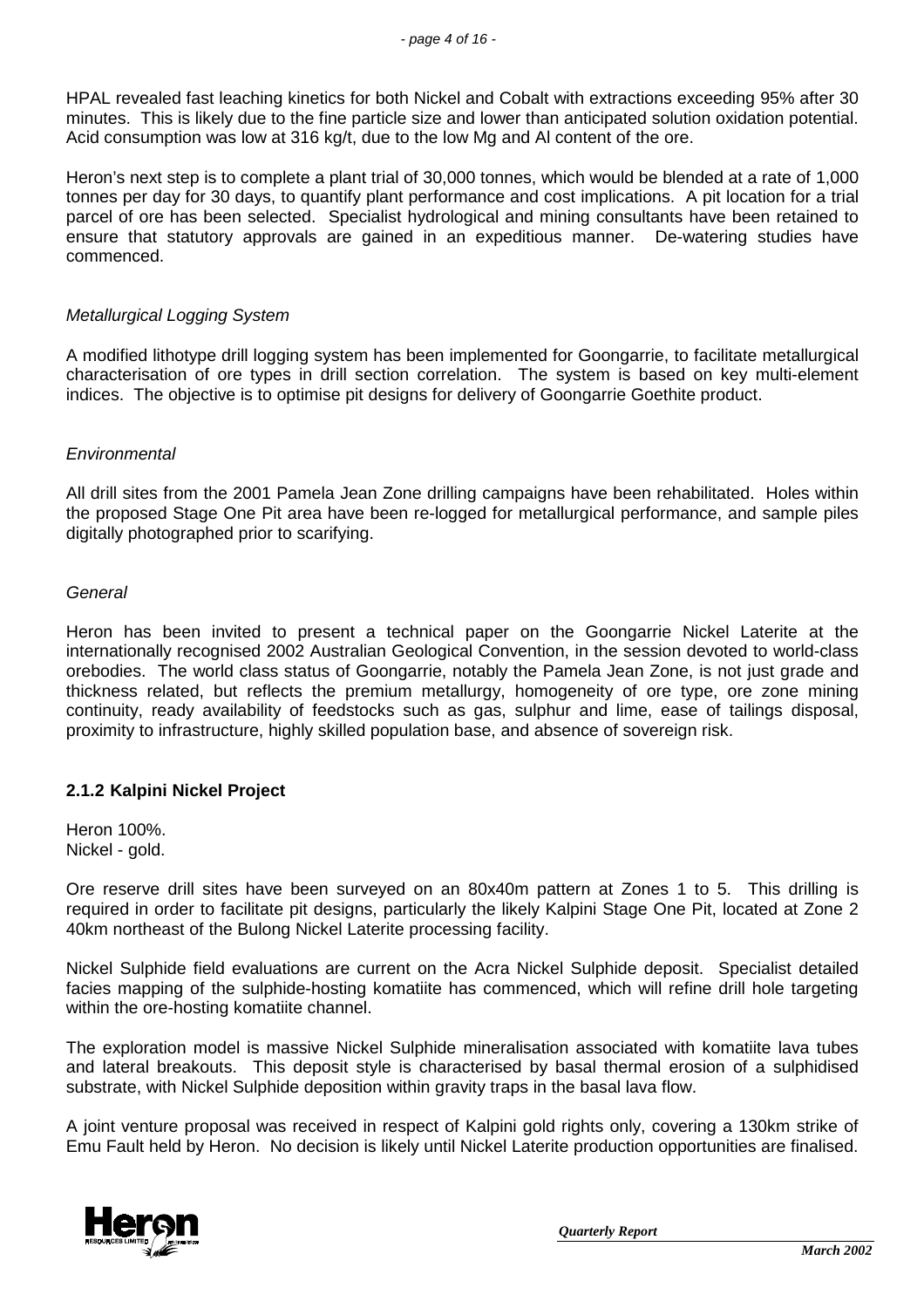## **2.1.3 Widgiemooltha Nickel Project**

Heron 100%. Nickel (- gold).

Subject to the completion of final documentation, a proposed IPO party has the right to earn a 75% interest in the gold and tantalum rights of the Larkinville, Londonderry and Bullabulling Joint Venture tenements through sole funding the initial \$750,000 of exploration expenditure. Heron will retain 100% of all nickel rights and will be free carried until a Decision to Mine is made.

Open file reviews by Heron have confirmed 0.5-0.9% Ni intercepts in laterite from 1970s drilling. Heron completed soil geochemical surveys over komatiite at Larkinville on Nickel Sulphide targets. Results are awaited.

Of interest, a local prospector has loamed a promising gold reef on the joint venture ground. Although a "virgin" discovery, the find is located on a well documented gold-hosting structure.

## **2.1.4 Regional Nickel Sulphide Review**

Heron's consultant is finalising evaluation of Heron's extensive multi-element soil and drilling database. High priority targets have been generated for follow up using detailed mapping and geophysical surveying, with the aim of defining drill targets.

#### **Goongarrie Project**

A detailed technical evaluation of Heron's Goongarrie geochemical and geological databases was completed. Within areas of geochemical anomalism, drill cross sections were generated to show dispersion patterns for Ni, Cu, Zn, and Mn. The most likely origin of the elevated Ni-Cu-Co-Zn in the upper saprolite at Goongarrie is considered to be lateritic enrichment sourced from deep weathering within a strike parallel zone of shearing. The likely primary source of Cu-Zn is either from shear related fluids or scavenged from adjacent Siberia Formation komatiite and basalt.

The potential for high grade basal contact-hosted massive Nickel Sulphide has not been adequately tested, due to the lack of drilling along the margins of the main Goongarrie cumulate ultramafic.

## **Acra Project**

Detailed technical evaluation of the Acra geochemical and geological databases is nearing completion. The methodology was to assign a Nickel Sulphide Prospectivity Rating (NSPR) for all assay samples based on their Ni-Cu-(Zn) values. Plans showing maximum downhole value for the NSPR were produced.

In addition to the **disseminated Nickel Sulphide** recorded in previous drilling at the Acra Project, which intersected **grades of up to 2.96% Ni**, there are significant indications of extensions or repetitions to the known Nickel Sulphide mineralisation. These include further interpreted channels within the overall Acra ultramafic unit, elevated Ni-Cu drill geochemistry, and the presence of chromium depletion relative to nickel within ultramafic bedrock.

Detailed facies mapping of the Acra komatiite lava channel and underlying bedrock will be expanded to include additional channels and lava tubes along strike. Drilling is planned to confirm the geology and test for the presence of sulphised environments within the channel, using lithogeochemical techniques.

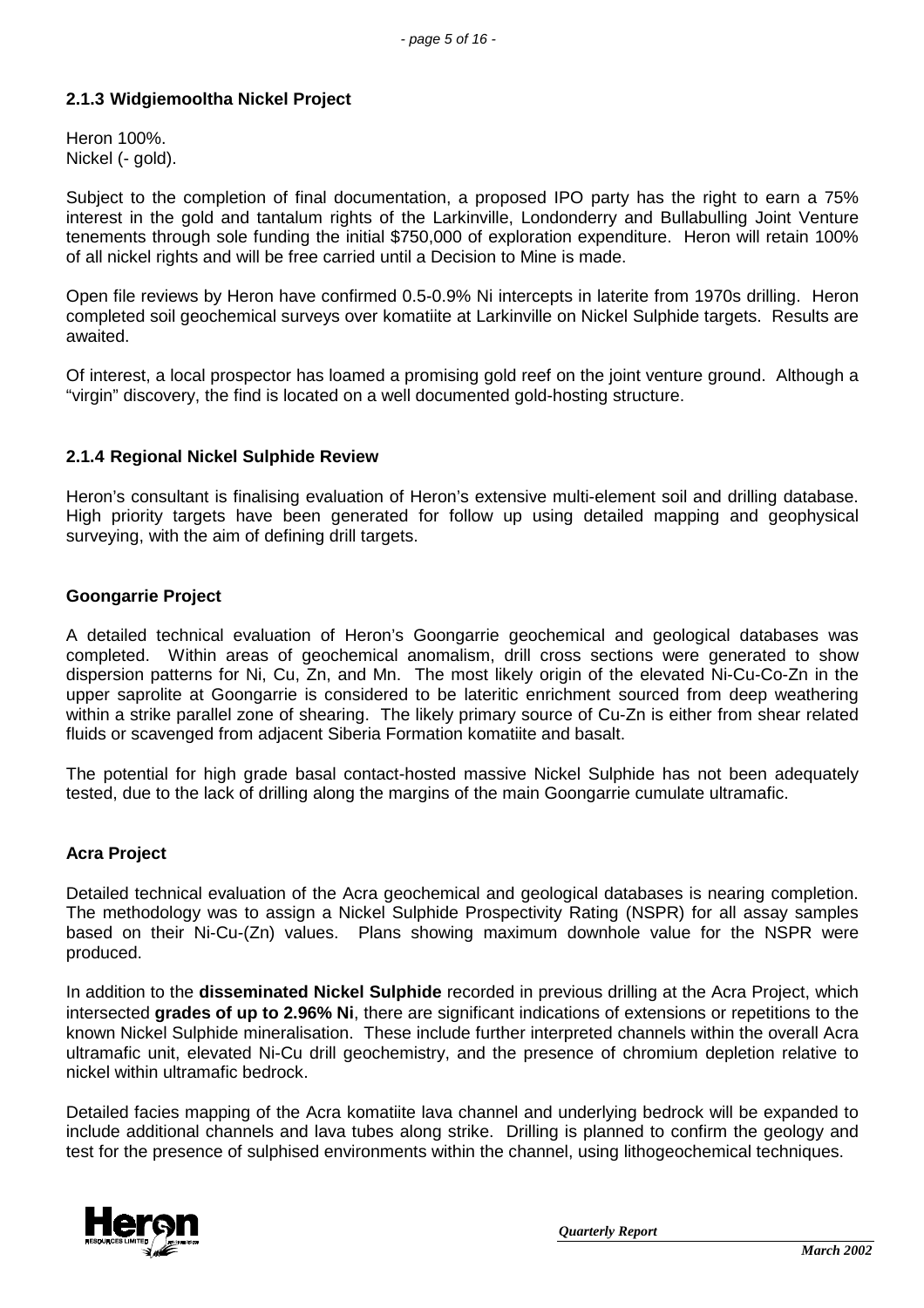# **2.2 SOUTHERN CROSS NICKEL PROVINCE**

# **2.2.1 Bungalbin Nickel Project**

Heron 100%. Nickel - gold.

Field orientation surveys were completed at Heron's Bungalbin Project. The ultramafic stratigraphic sequence hosts silicified olivine adcumulate komatiite over widths of 200m, suggesting significant Nickel Laterite potential. Geophysical interpretation by Heron confirms the prospective stratigraphy to have an 18km strike length within Heron's tenements. Additionally, two distinct ultramafic channels were interpreted from geology and aeromagnetic data. These are interlayered with mafic schist, shale and banded iron formation (BIF), with demonstrated gold potential. The ultramafic channel basal contacts have the potential to host significant Nickel Sulphide systems.

Systematic soil geochemistry has been completed across the priority komatiite zones, to evaluate both Nickel Laterite and Sulphide mineralisation styles. In addition, orientation studies have been conducted across gold deposits on tenements adjacent to Heron, to assist with future geochemical programs.

Results from the soil geochemistry are awaited, following which an RC drilling program will be defined.

## **2.2.2 Aurora Iron Ore Joint Venture Project**

Heron 100%. Farminee right to earn 50% of Iron Ore rights. Heron retains all other mineral rights, notably nickel-gold.

A farminee, which is completing an IPO, may earn a 50% interest in the Iron Ore rights through expending a minimum of \$200,000 to complete a Scoping Study for an Iron Ore shipping operation. The Scoping Study will include drilling to complete resource estimates to Indicated status in part, and evaluate initial environmental and marketing parameters.

Subject to a Feasibility Study, Heron will have the option of contributing at 50% to an Iron Ore shipping project, transferring its 50% equity to a special purpose vehicle for an IPO, or diluting to a gross production royalty.

Heron has completed initial rock chip sampling of the outcropping Iron Ore horizons, which are to be targeted in initial RC drilling by the farminee.

# **2.3 ILLAARA PROVINCE**

## **2.3.1 Perrinvale Joint Venture Project**

Heron 100%, Mount Burgess Mining NL right to earn 70% through spending \$0.5m. Heron retains Nickel and Sulphur rights. Copper - zinc - gold.

Geochemical auger drilling was completed, comprising over 1,000 pedogenic carbonate samples designed to infill existing sampling and cover previously untested areas. Peak values of up to 64ppb Au and 1,070ppm As were returned, and have highlighted several areas of gold anomalism requiring additional exploration work.

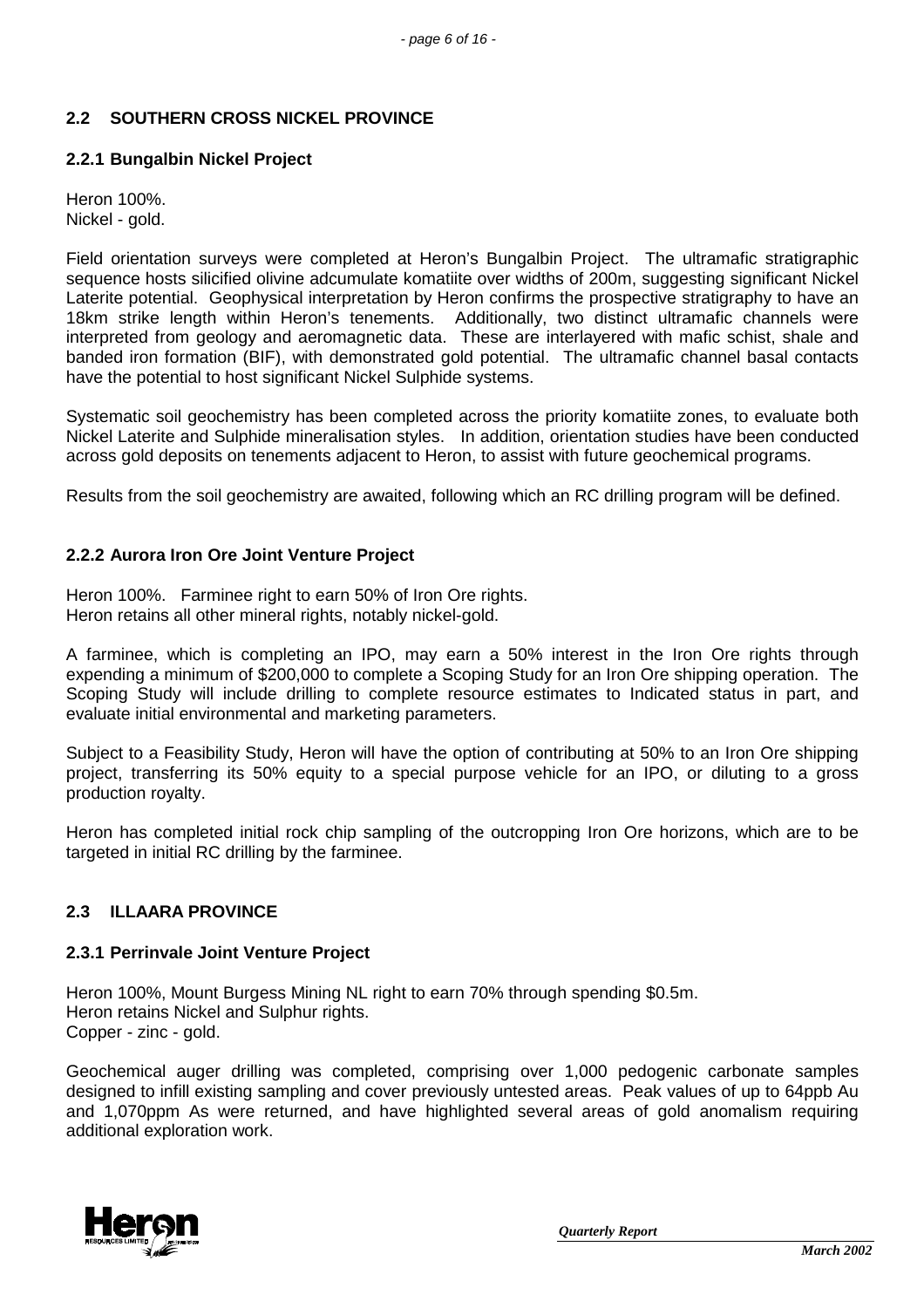## **2.4 BOORARA SHEAR PROVINCE**

### **2.4.1 Gidgi Joint Venture Project**

Subject to the completion of final documentation, Australian Mineral Investments Pty Ltd ("AMI") has the right to earn an 80% interest of the gold and other mineral rights (except nickel and associated minerals) of the Gidji and Mulgarrie North Joint Venture Project tenements through sole funding the initial \$250,000 of exploration expenditure. Heron will retain 100% of all nickel rights and will be free carried until a Decision to Mine is made.

The joint venture project area is located on the Boorara Shear Zone immediately south of the Aurion Gold Panglo-Paddington open cut gold mines. Some 30 intercepts exceeding 6g/t Au are recorded in previous exploration drilling immediately adjoining the joint venture project area. AMI has completed a detailed data appraisal that has generated significant dilation zone gold targets, to be drilled once AMI has listed. There is minimal drilling below 80m within the joint venture tenements.

#### **2.4.2 Menzies South Project**

Sampling by Heron at the old Paramount Gold Mine workings returned up to 87g/t Au in brecciated and quartz veined mullock. Drill spoil from old percussion holes returned 4.7-7.6g/t Au in white "buck" quartz veins.

Although Heron's main emphasis is nickel exploration, the high gold grades associated with the Paramount Gold Mine warrant a limited drilling program, to determine whether a gold custom milling project is viable. It is planned that Heron in any event will have earthmoving gear at Goongarrie 30km south, so a small gold pit is worthy of investigation.

## **2.5 BALLADONIA ENERGY NL**

Heron 100%.

Oil shale - sulphur - heavy mineral sands.

Current oil shale resource is 2.6 billion tonne at 133 litre/ tonne. The **Company is reviewing opportunities for an "Avoca-style" IPO based on the oil shale assets**. Heron's main objective is to retain sulphur off-take rights from the oil shale, whilst making equity in a new IPO company available to Heron Shareholders.

Discussions are current in respect of farming out the mineral sand rights at Balladonia, at the eastern margin of the Eucla Basin. Heron has identified two resource targets in its open file review of Balladonia.

 $4 - 7.11$ 

**IAN BUCHHORN MANAGING DIRECTOR**

The information is based on, and accurately reflects, information compiled by Ian James Buchhorn, who is a Member of the Australasian Institute of Mining and Metallurgy.

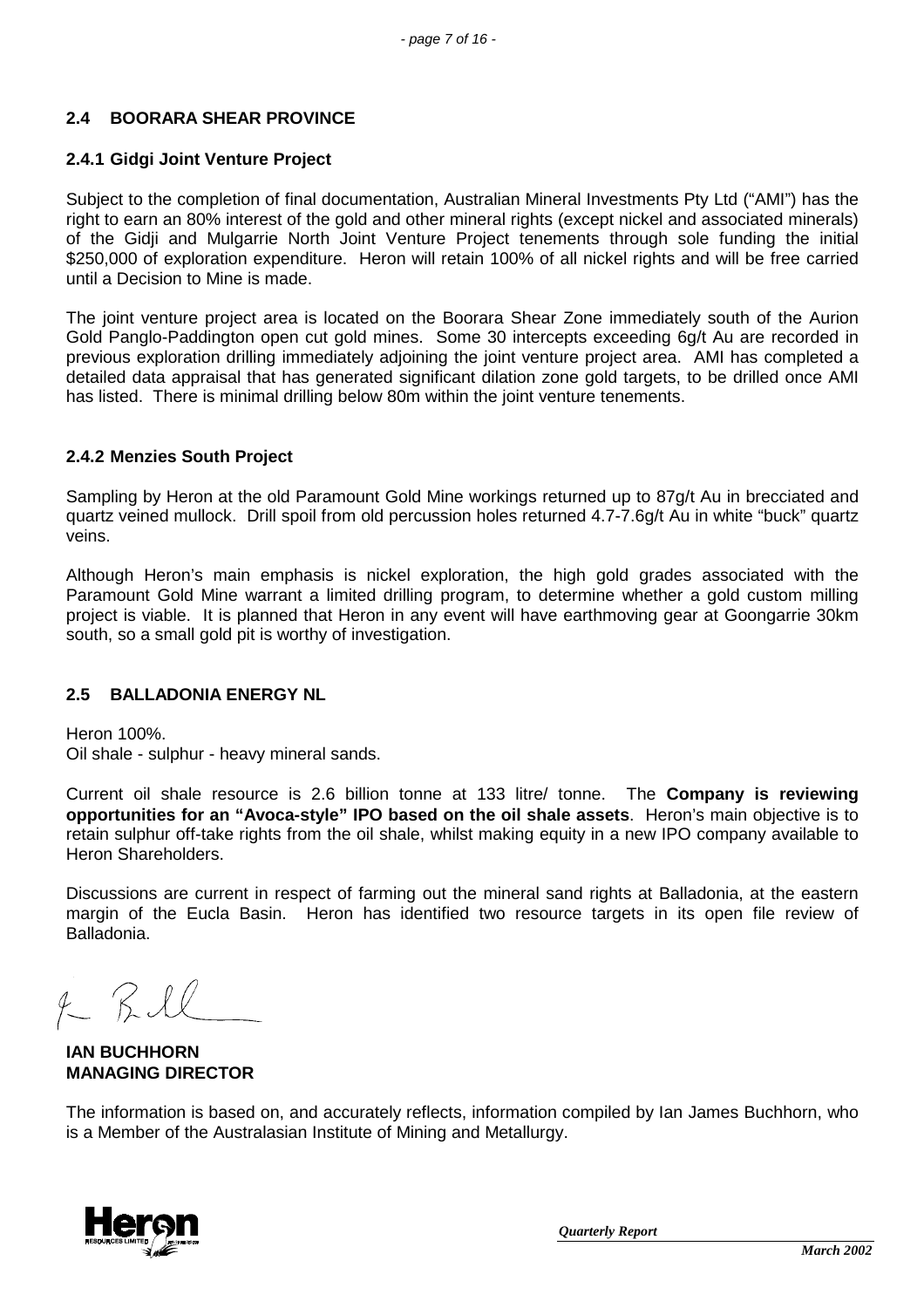## **Appendix 5B**

| <b>MINING EXPLORATION ENTITY QUARTERLY REPORT</b><br>Name of entity                                                                                                    |                               |                                          |  |  |
|------------------------------------------------------------------------------------------------------------------------------------------------------------------------|-------------------------------|------------------------------------------|--|--|
| <b>HERON RESOURCES LIMITED</b>                                                                                                                                         |                               |                                          |  |  |
| <b>ABN</b>                                                                                                                                                             |                               | Quarter ended ("current quarter")        |  |  |
| 30 068 263 098                                                                                                                                                         | 31 March 2002                 |                                          |  |  |
| <b>CONSOLIDATED STATEMENT OF CASH FLOWS</b>                                                                                                                            |                               |                                          |  |  |
| Cash flows related to operating activities<br>Receipts from product sales and related debtors<br>1.1                                                                   | <b>Current Qtr</b><br>\$A'000 | Year to<br>Date<br>(9 months)<br>\$A'000 |  |  |
| 1.2<br>Payments for: (a)<br>exploration and evaluation<br>development<br>(b)<br>production<br>(c)<br>administration<br>(d)                                             | 6<br>80                       | (1, 411)<br>(380)                        |  |  |
| 1.3<br>Dividends received<br>1.4<br>Interest and other items of similar nature received<br>1.5<br>Interest and other costs of finance paid<br>1.6<br>Income taxes paid | 15                            | 68                                       |  |  |
| 1.7<br>Other (provide details if material) - GST Paid<br><b>Net Operating Cash Flows</b>                                                                               | 112<br>213                    | 8<br>(1,715)                             |  |  |
| Cash flows related to investing activities                                                                                                                             |                               |                                          |  |  |
| 1.8<br>Payment for purchases of: (a)<br>prospects<br>equity investment<br>(b)<br>other fixed assets<br>(c)<br>Proceeds from sale of:<br>1.9<br>(a)<br>prospects        | 35                            | (19)                                     |  |  |
| (b) equity investment<br>other fixed assets<br>(c)<br>1.10 Loans to other entities<br>1.11 Loans repaid by other entities<br>1.12 Other (provide details if material)  | (765)                         | (765)                                    |  |  |
| <b>Net Investing Cash Flows</b>                                                                                                                                        | (730)                         | (784)                                    |  |  |
| 1.13 Total operating and investing cash flows<br>(carried forward)                                                                                                     | (517)                         | (2, 499)                                 |  |  |

### *Note:*

During the Quarter, the Company disposed of its holding of shares in Avoca Resources Limited ("Avoca") by way of an *In Specie* share distribution to Heron Shareholders. Accordingly the consolidated statement of cash flows at 31 March 2002 does not include Avoca as a subsidiary as was the case for the 31 December 2001 consolidated statement of cash flows.

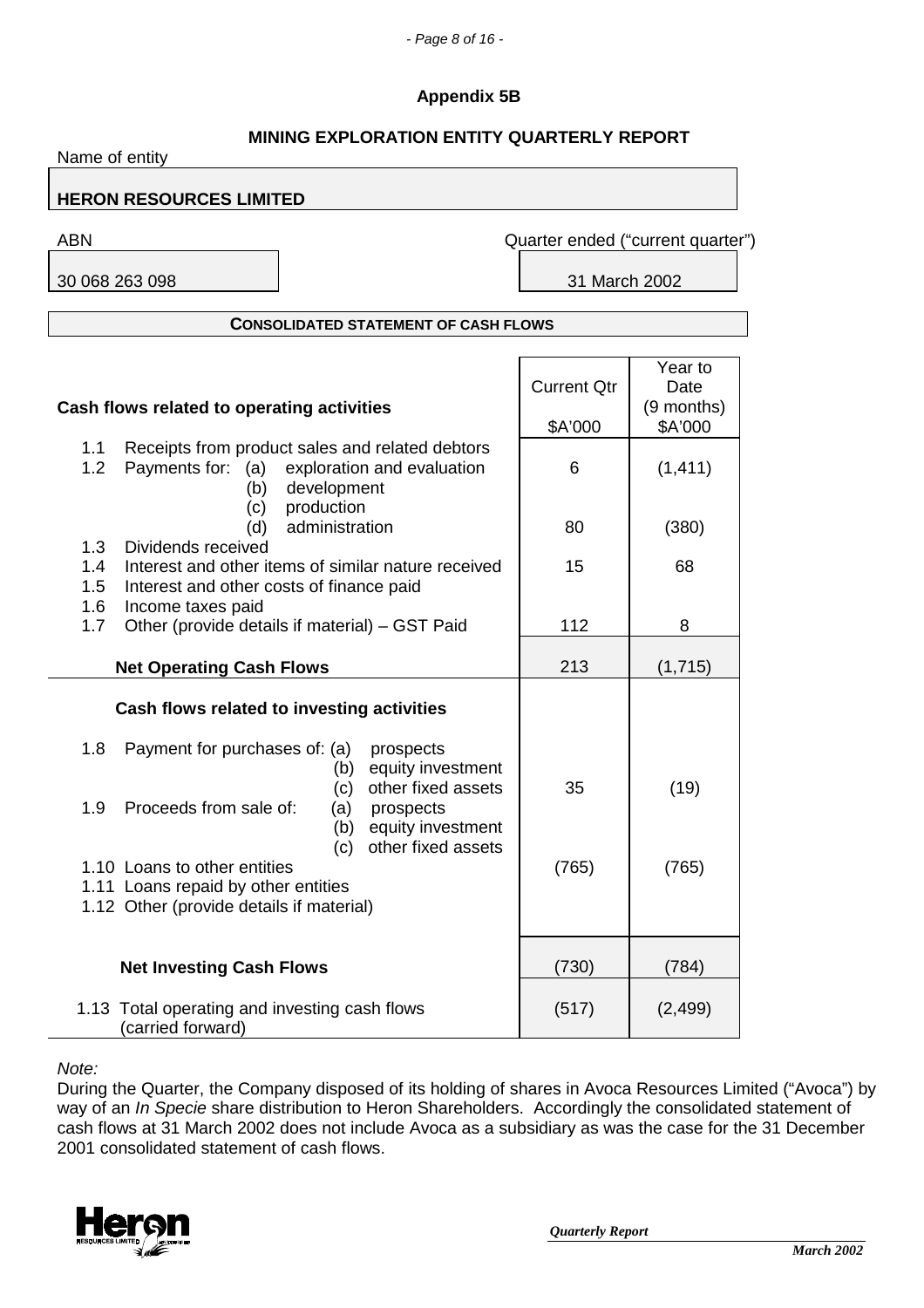| 1.13 Total operating and investing cash flows<br>(brought forward)                                                                                                                                                                           | (517) | (2,499) |
|----------------------------------------------------------------------------------------------------------------------------------------------------------------------------------------------------------------------------------------------|-------|---------|
| Cash flows related to financing activities                                                                                                                                                                                                   |       |         |
| 1.14 Proceeds from the issue of shares, options, etc.<br>1.15 Proceeds from the sale of forfeited shares<br>1.16 Proceeds from borrowings<br>1.17 Repayment of borrowings<br>1.18 Dividends paid<br>1.19 Other (provide details if material) | 50    | 1,090   |
| - Capital raising expenses                                                                                                                                                                                                                   | (94)  | (100)   |
| Net financing cash flows                                                                                                                                                                                                                     | (44)  | 990     |
| Net increase (decrease) in cash held                                                                                                                                                                                                         | (561) | (1,509) |
| 1.20 Cash at beginning of quarter/year to date<br>1.21 Exchange rate adjustments                                                                                                                                                             | 2,183 | 3,131   |
| 1.22 Cash at end of quarter                                                                                                                                                                                                                  | 1,622 | 1,622   |

 **Payments to directors of the entity and associates of the directors, payments to related entities of the entity and associates of the related entities**

|                                                                     | <b>Current Qtr</b><br>\$A'000 |
|---------------------------------------------------------------------|-------------------------------|
| 1.23 Aggregate amount of payments to the parties included item 1.2  | 90                            |
| 1.24 Aggregate amount of loans to the parties included in item 1.10 |                               |

1.25 Explanation necessary for an understanding of the transactions

Directors fees, salaries and superannuation (A\$74,000). Provision of secretarial services by director related entities (A\$1,000). Provision of office accommodation by director related entity (A\$15,000).

## **Non-cash financing and investing activities**

 2.1 Details of financing and investing transactions which have had a material effect on consolidated assets and liabilities but did not involve cash flows

 2.2 Details of outlays made by other entities to establish or increase their share in projects in which the reporting entity has an interest

See attached schedule

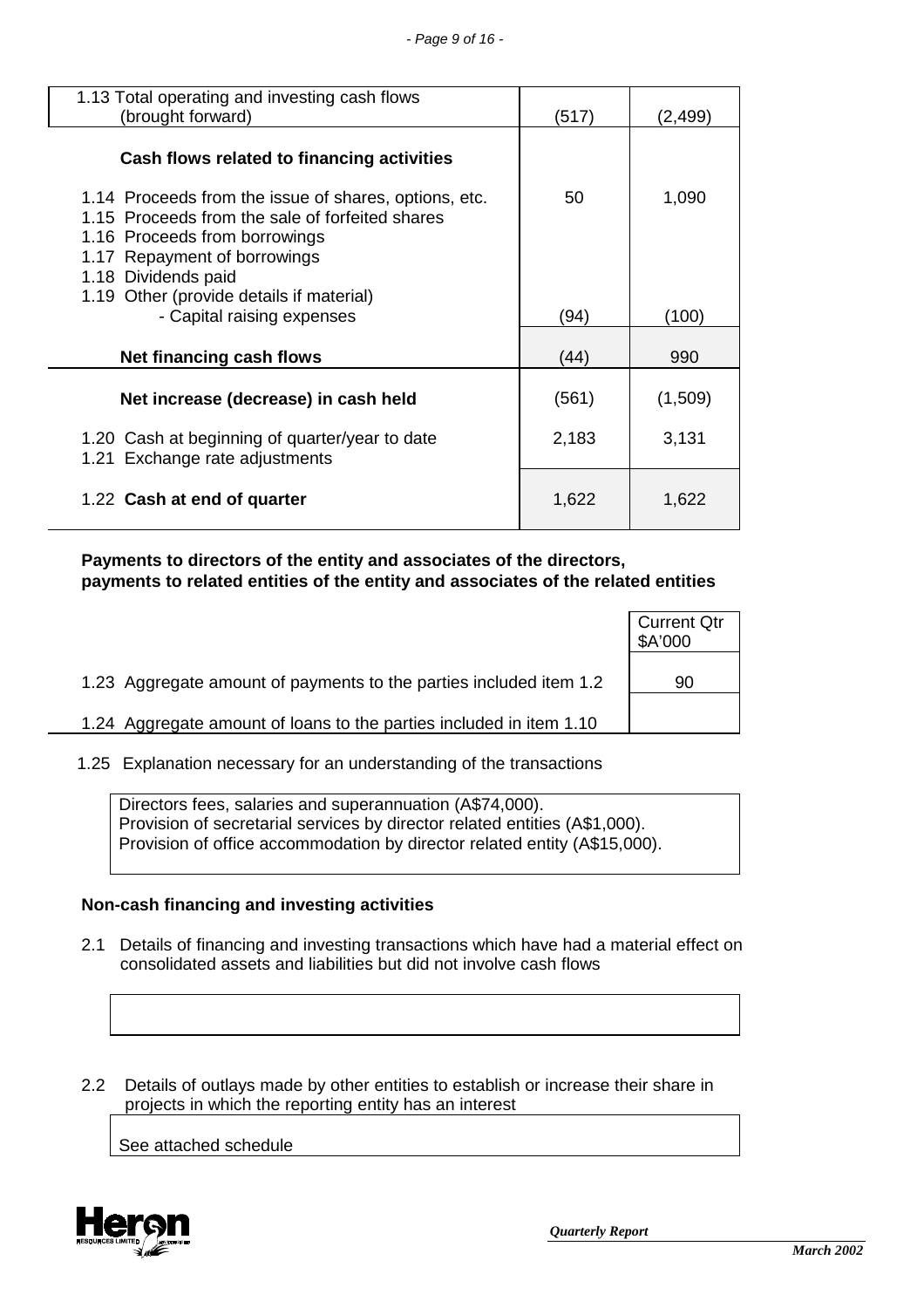## **Financing facilities available**

*Add notes as necessary for an understanding of the position*

|                                 | Amount available<br>\$A'000 | Amount used<br>\$A'000 |
|---------------------------------|-----------------------------|------------------------|
| Loan facilities<br>3.1          |                             |                        |
| 3.2 Credit standby arrangements |                             |                        |

# **Estimated cash outflows for next quarter**

|                                | \$A'000 |
|--------------------------------|---------|
| 4.1 Exploration and evaluation | 300     |
| 4.2 Development                |         |
| <b>Total</b>                   | 300     |

## **Reconciliation of cash**

| Reconciliation of cash at the end of the<br>quarter (as shown in the consolidated<br>statement of cash flows) to related items in<br>the accounts as follows. | <b>Current Quarter</b><br>\$A'000 | <b>Previous Quarter</b><br>\$A'000 |
|---------------------------------------------------------------------------------------------------------------------------------------------------------------|-----------------------------------|------------------------------------|
| 5.1 Cash on hand and at bank                                                                                                                                  | 172                               | 67                                 |
| 5.2 Deposits at call                                                                                                                                          | 1,424                             | 2,090                              |
| 5.3 Bank Overdraft                                                                                                                                            |                                   |                                    |
| 5.4 Other (provide details)<br>Environmental bonds                                                                                                            | 26                                | 26                                 |
| Total: cash at end of quarter (Item 1.22)                                                                                                                     | 1,622                             | 2,183                              |

# **Changes in interests in mining tenements**

|                                                                            | Tenement  | Nature of interest       | Interest                  | Interest                |
|----------------------------------------------------------------------------|-----------|--------------------------|---------------------------|-------------------------|
|                                                                            | reference | (note (2))               | at<br>Begin of<br>Quarter | at<br>End of<br>Quarter |
| 6.1 Interests in mining<br>tenements<br>relinquished,<br>reduced or lapsed |           | See attached<br>schedule |                           |                         |
| 6.2 Interests in mining<br>tenements acquired<br>or increased              |           | See attached<br>schedule |                           |                         |

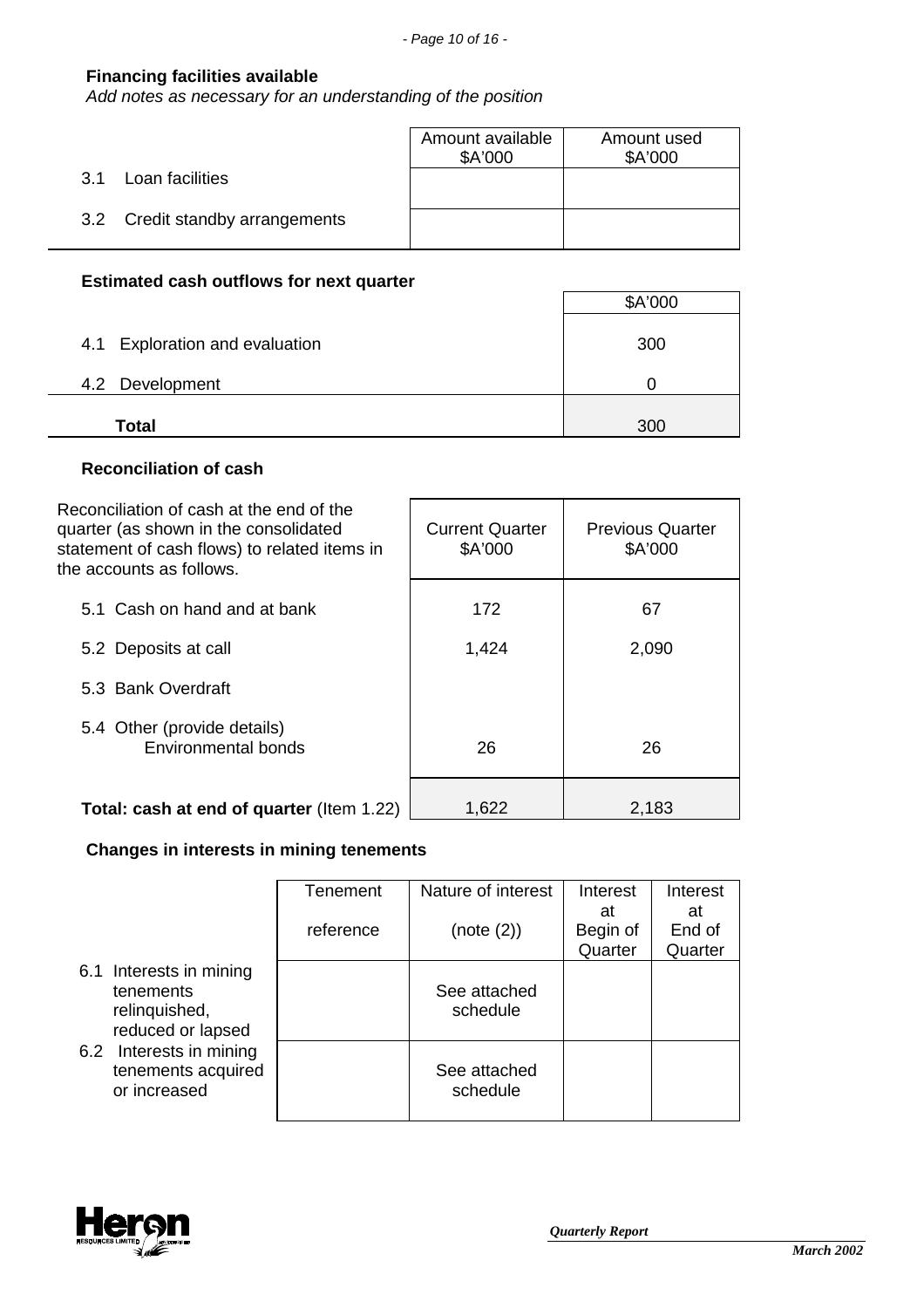#### **Issued and quoted securities at end of current quarter**

 *Description includes rate of interest and any redemption or conversion rights together with prices and dates.*

|                                                     | Number<br><b>Issued</b> | Number<br>quoted | Par value<br>(cents) | Paid-up<br>value<br>cents) |
|-----------------------------------------------------|-------------------------|------------------|----------------------|----------------------------|
| 7.1 Preference<br>securities<br>(description)       |                         |                  |                      |                            |
| 7.2 Issued during<br>Quarter                        |                         |                  |                      |                            |
| 7.3 Ordinary securities                             | 104,958,727             | 104,958,727      |                      |                            |
| 7.4 Issued during<br>Quarter                        | 200,000                 | 200,000          |                      |                            |
| 7.5 Convertible debt<br>securities<br>(description) |                         |                  |                      |                            |
| 7.6 Issued during<br>quarter                        |                         |                  |                      |                            |
| 7.7 Options<br>(description)                        |                         |                  | Exercise<br>Price    | <b>Expiry</b><br>Date      |
|                                                     | 50,000<br>200,000       | Nil<br>Nil       | \$0.25<br>\$0.25     | 05/02/2002<br>19/12/2002   |
|                                                     | 200,000<br>200,000      | Nil<br>Nil       | \$0.35<br>\$0.45     | 19/12/2002<br>19/12/2002   |
|                                                     | 200,000                 | Nil              | \$0.55<br>\$0.65     | 19/12/2002<br>19/12/2002   |
|                                                     | 200,000<br>100,000      | Nil<br>Nil       | \$0.25               | 04/02/2004                 |
|                                                     | 785,000<br>785,000      | Nil<br>Nil       | \$0.35<br>\$0.50     | 19/10/2004<br>19/10/2004   |
|                                                     | 2,000,000               | Nil              | \$0.35               | 20/12/2004                 |
|                                                     | 500,000<br>500,000      | Nil<br>Nil       | \$0.35<br>\$0.50     | 30/06/2005<br>30/06/2005   |
| 7.8 Issued during<br>Quarter                        | 2,000,000<br>500,000    | Nil<br>Nil       | \$0.35<br>\$0.35     | 20/12/2004<br>30/06/2005   |
|                                                     | 500,000                 | Nil              | \$0.50               | 30/06/2005                 |
| 7.9 Exercised during<br>Quarter                     | 200,000                 | Nil              | \$0.25               | 19/12/2002                 |
| 7.10 Expired during<br>Quarter                      | 50,000                  | Nil              | \$0.25               | 05/02/2002                 |
| 7.11 Debentures<br>(totals only)                    |                         |                  |                      |                            |
| 7.12 Unsecured notes<br>(totals only)               |                         |                  |                      |                            |

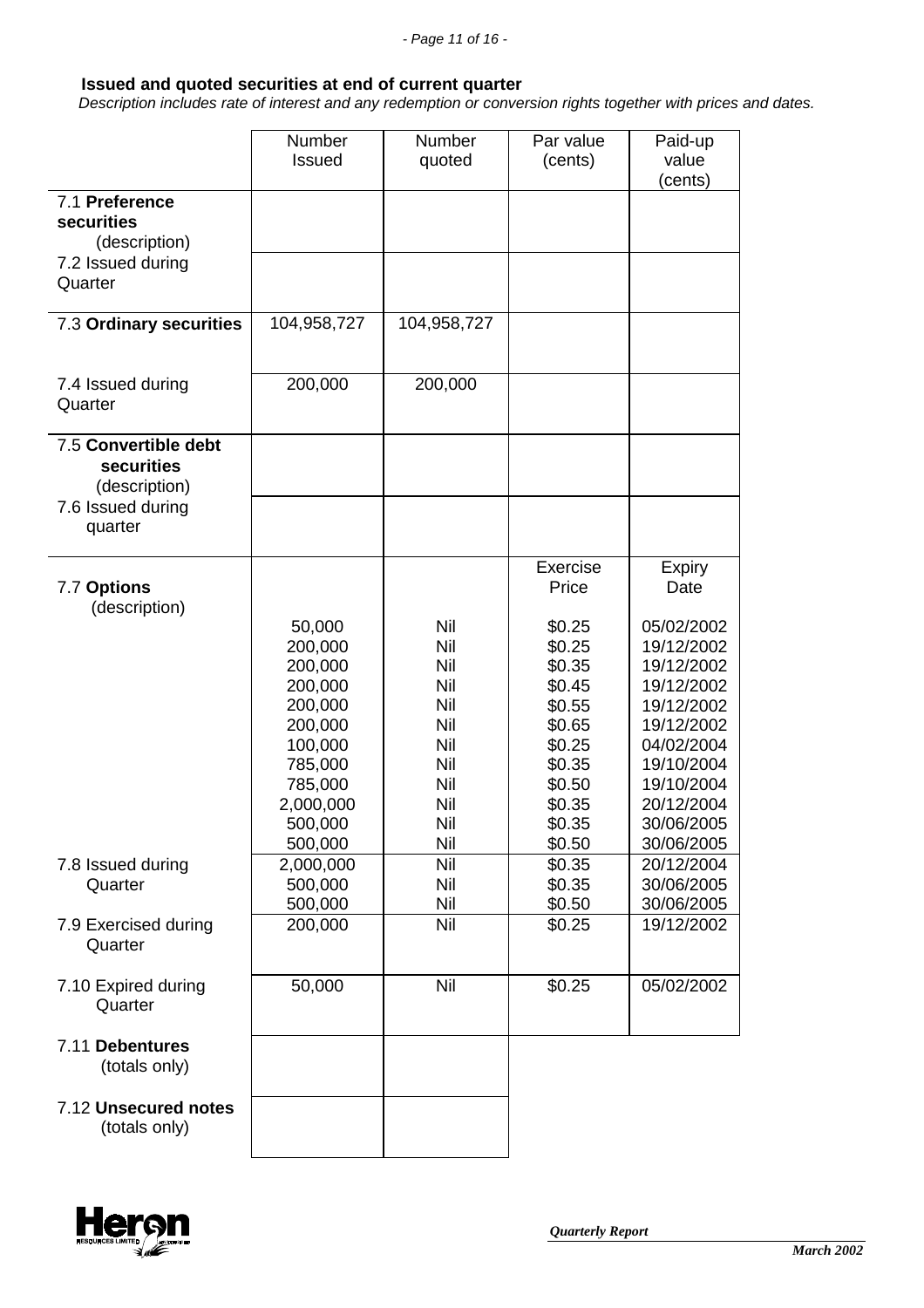## **Compliance 2.2 Details of outlays made by other entities to establish or increase their share in projects in which the reporting entity has an interest.**

- 1. Portman Limited has entered into an option to purchase the Bungalbin and Mount Jackson Project tenements for \$25,000 and at least \$250,000 of exploration expenditure. Heron will retain a FOB royalty on any Iron Ore sold from the tenements, and Heron will retain all other mineral rights.
- 2. Mount Burgess Mining NL has the right to earn a 70% interest of the non-nickel rights in the Perrinvale Joint Venture Project tenements through sole funding the initial \$500,000 of exploration expenditure.
- 3. Subject to the completion of final documentation, an IPO has the right to earn a 75% interest of the gold and tantalum rights of the Bullabulling and Larkinville Joint Venture Project tenements through sole funding the initial \$750,000 of exploration expenditure. Heron will retain 100% of all nickel rights and will be free carried until a Decision to Mine is made.
- 4. Subject to the completion of final documentation, Australian Mineral Investments Pty Ltd has the right to earn a 80% interest of the gold and other mineral rights (except nickel and associated minerals) of the Gidji and Mulgarrie North Joint Venture Project tenements through sole funding the initial \$250,000 of exploration expenditure. Heron will retain 100% of all nickel rights and will be free carried until a Decision to Mine is made.
- 5. Subject to the completion of final documentation, an IPO has the right to earn a 50% interest of the Iron rights of the Mount Dimer and Aurora Ranges Joint Venture Project tenements through sole funding the initial \$200,000 of exploration expenditure. The Parties may contribute on a pro-rata basis, or dilute, with Heron retaining a gross production royalty should it elect to not participate. Heron will retain 100% of all nickel and gold rights.

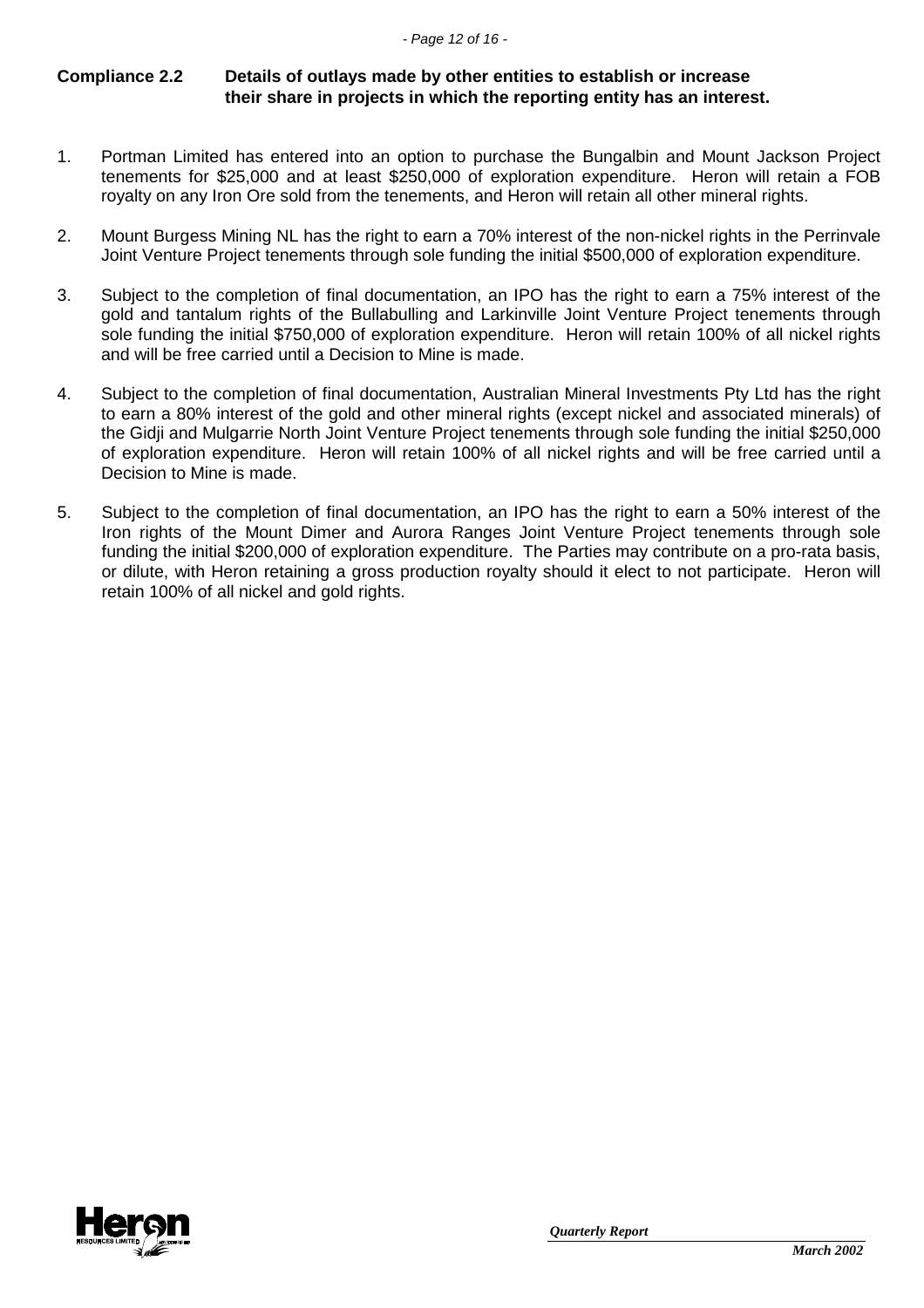| 6.1<br><b>Tenement Ref</b> | Interests in Mining Tenements transferred (to Avoca Resources Limited), relinquished, reduced or lapsed<br><b>Nature of Interest</b> | % Begin Quarter | % End Quarter |
|----------------------------|--------------------------------------------------------------------------------------------------------------------------------------|-----------------|---------------|
| E24/113                    | Registered Holder                                                                                                                    | 100             | 0             |
| E24/115                    | <b>Registered Holder</b>                                                                                                             | 100             | $\pmb{0}$     |
| E25/114                    | Registered Holder                                                                                                                    | 100             | 0             |
| E25/167                    | <b>Registered Holder</b>                                                                                                             | 100             | 0             |
| E25/168                    | <b>Registered Holder</b>                                                                                                             | 100             | 0             |
| E25/179<br>E25/184         | <b>Registered Holder</b>                                                                                                             | 100<br>100      | 0<br>0        |
| E25/186                    | <b>Registered Holder</b><br><b>Registered Holder</b>                                                                                 | 100             | 0             |
| E25/189                    | <b>Registered Holder</b>                                                                                                             | 100             | 0             |
| E25/191                    | <b>Registered Holder</b>                                                                                                             | 100             | 0             |
| E25/195                    | Registered Holder                                                                                                                    | 100             | 0             |
| E25/204                    | <b>Registered Holder</b>                                                                                                             | 100             | 0             |
| E25/216                    | Registered Holder                                                                                                                    | 100             | 0             |
| E25/234                    | <b>Registered Holder</b>                                                                                                             | 100             | 0             |
| E25/241                    | <b>Registered Holder</b>                                                                                                             | 100             | 0             |
| E25/248<br>E26/81          | <b>Registered Holder</b><br><b>Registered Holder</b>                                                                                 | 100<br>100      | 0<br>0        |
| E27/145                    | <b>Registered Holder</b>                                                                                                             | 100             | 0             |
| E27/169                    | <b>Registered Holder</b>                                                                                                             | 100             | 0             |
| E28/631                    | <b>Registered Holder</b>                                                                                                             | 20              | 0             |
| E28/665                    | <b>Registered Holder</b>                                                                                                             | 20              | 0             |
| E28/860                    | <b>Registered Holder</b>                                                                                                             | 20              | 0             |
| E28/861                    | <b>Registered Holder</b>                                                                                                             | 20              | 0             |
| E28/862                    | <b>Registered Holder</b>                                                                                                             | 20              | 0             |
| E28/886                    | Registered Holder                                                                                                                    | 100             | 0             |
| E28/891                    | <b>Registered Holder</b>                                                                                                             | 100<br>100      | 0<br>0        |
| E28/927<br>E28/929         | <b>Registered Holder</b><br><b>Registered Holder</b>                                                                                 | 20              | 0             |
| E28/1003                   | <b>Registered Holder</b>                                                                                                             | 100             | 0             |
| E28/1012                   | Registered Holder                                                                                                                    | 100             | 0             |
| E28/1013                   | <b>Registered Holder</b>                                                                                                             | 100             | 0             |
| E28/1014                   | <b>Registered Holder</b>                                                                                                             | 20              | 0             |
| E28/1108                   | <b>Registered Holder</b>                                                                                                             | 100             | 0             |
| E28/1114                   | <b>Registered Holder</b>                                                                                                             | 100             | 0             |
| E28/1116                   | <b>Registered Holder</b>                                                                                                             | 100             | 0             |
| E28/1118<br>E28/1129       | <b>Registered Holder</b><br><b>Registered Holder</b>                                                                                 | 100<br>100      | 0<br>0        |
| E28/1136                   | Registered Holder                                                                                                                    | 100             | 0             |
| E28/1137                   | Registered Holder                                                                                                                    | 100             | 0             |
| E28/1148                   | <b>Registered Holder</b>                                                                                                             | 100             | 0             |
| E28/1162                   | <b>Registered Holder</b>                                                                                                             | 100             | 0             |
| E28/1163                   | Registered Holder                                                                                                                    | 100             | 0             |
| E28/1164                   | <b>Registered Holder</b>                                                                                                             | 100             | 0             |
| E28/1165                   | <b>Registered Holder</b>                                                                                                             | 100             | 0             |
| E28/1166<br>E28/1188       | Registered Holder<br>Registered Holder                                                                                               | 100<br>100      | 0<br>0        |
| E28/1192                   | <b>Registered Holder</b>                                                                                                             | 100             | 0             |
| E29/290                    | <b>Registered Holder</b>                                                                                                             | 100             | 0             |
| E29/356                    | Registered Holder                                                                                                                    | 100             | 0             |
| E30/166                    | Registered Holder                                                                                                                    | 100             | 0             |
| E31/236                    | <b>Registered Holder</b>                                                                                                             | 100             | 0             |
| E31/244                    | <b>Registered Holder</b>                                                                                                             | 100             | 0             |
| E31/263                    | <b>Registered Holder</b>                                                                                                             | 100             | 0             |
| E31/265                    | <b>Registered Holder</b>                                                                                                             | 100<br>100      | 0<br>0        |
| E31/279<br>E31/312         | Registered Holder<br>Registered Holder                                                                                               | 100             | 0             |
| E31/313                    | <b>Registered Holder</b>                                                                                                             | 100             | 0             |
| E31/317                    | <b>Registered Holder</b>                                                                                                             | 100             | 0             |
| E31/343                    | <b>Registered Holder</b>                                                                                                             | 100             | 0             |
| E31/346                    | Registered Holder                                                                                                                    | 100             | 0             |
| E31/352                    | Registered Holder                                                                                                                    | 100             | 0             |
| E31/353                    | <b>Registered Holder</b>                                                                                                             | 100             | 0             |
| E31/354                    | <b>Registered Holder</b>                                                                                                             | 100             | 0             |
| E31/374                    | <b>Registered Holder</b>                                                                                                             | 100             | 0             |
| E31/377<br>E31/430         | Registered Holder<br>Registered Holder                                                                                               | 100<br>100      | 0<br>0        |
| E31/434                    | <b>Registered Holder</b>                                                                                                             | 100             | 0             |
| E31/465                    | Registered Holder                                                                                                                    | 100             | 0             |

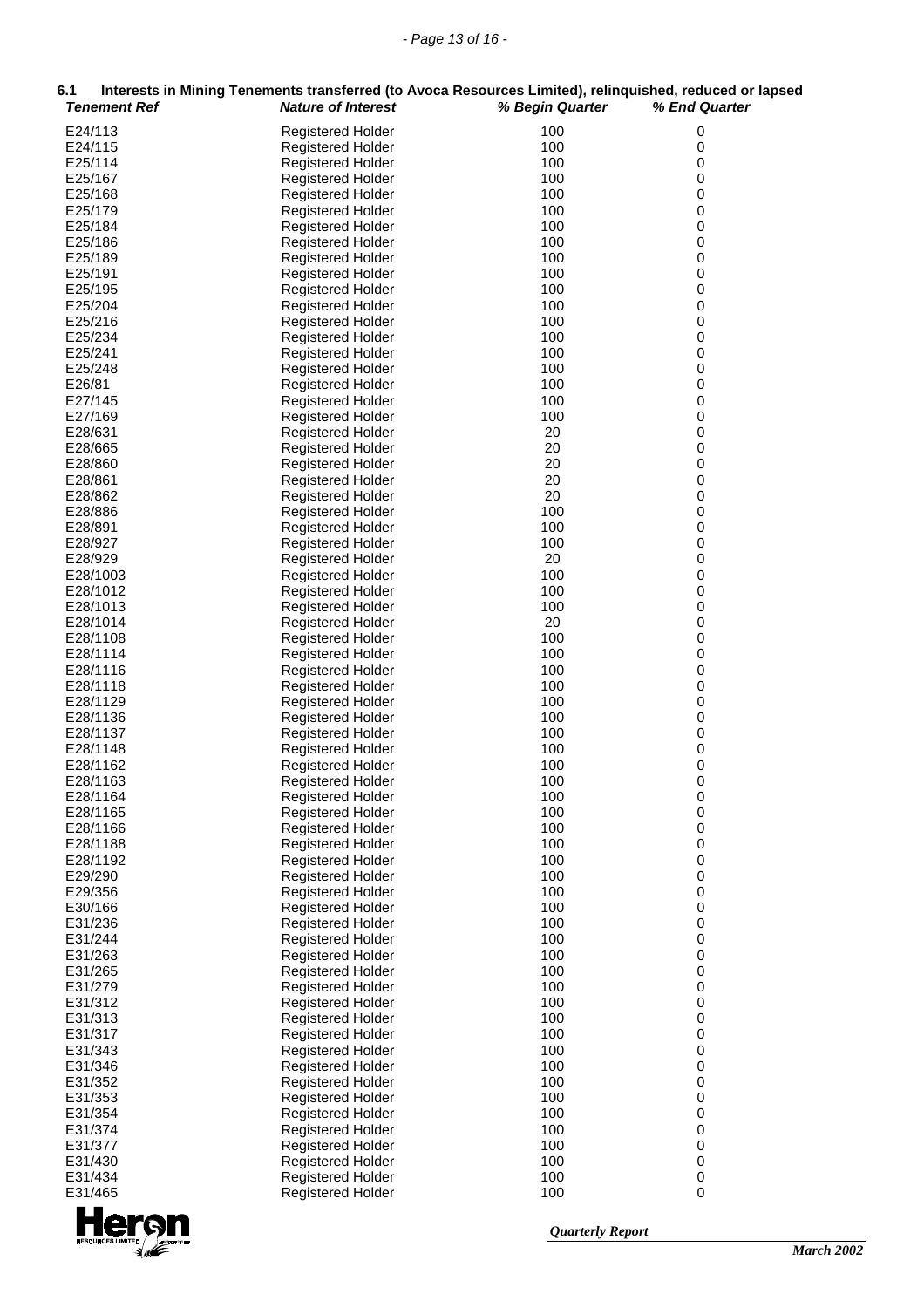#### *- Page 14 of 16 -*

| <b>Tenement Ref</b> | <b>Nature of Interest</b>                            | % Begin Quarter | % End Quarter          |
|---------------------|------------------------------------------------------|-----------------|------------------------|
| E31/479             | <b>Registered Holder</b>                             | 100             | 0                      |
| E31/489             | Registered Holder                                    | 100             | 0                      |
| E31/524             | Registered Holder                                    | 100             | 0                      |
| E36/458             | Registered Holder                                    | 100             | $\mathbf 0$            |
| E37/406             | <b>Registered Holder</b>                             | 100             | $\,0\,$                |
| E38/831             | <b>Registered Holder</b>                             | 100             | $\pmb{0}$              |
| E38/832             | <b>Registered Holder</b>                             | 100             | $\mathbf 0$            |
| E38/945             | <b>Registered Holder</b>                             | 100             | $\,0\,$                |
| E38/1152            | <b>Registered Holder</b>                             | 100             | $\pmb{0}$              |
| E38/1153            | <b>Registered Holder</b>                             | 100             | $\pmb{0}$              |
| E39/661             | <b>Registered Holder</b>                             | 100             | $\mathbf 0$            |
| E39/662             | <b>Registered Holder</b>                             | 100             | $\pmb{0}$              |
| E39/663             | <b>Registered Holder</b>                             | 100             | $\pmb{0}$              |
| E39/700             | <b>Registered Holder</b>                             | 100             | $\pmb{0}$              |
| E39/721             | <b>Registered Holder</b>                             | 100<br>100      | $\,0\,$<br>$\pmb{0}$   |
| E39/725<br>E39/726  | <b>Registered Holder</b><br><b>Registered Holder</b> | 100             | $\pmb{0}$              |
| E39/729             | <b>Registered Holder</b>                             | 100             | $\pmb{0}$              |
| E39/734             | <b>Registered Holder</b>                             | 100             | $\pmb{0}$              |
| E39/795             | <b>Registered Holder</b>                             | 100             | $\pmb{0}$              |
| E63/691             | <b>Registered Holder</b>                             | 20              | $\mathbf 0$            |
| E63/709             | <b>Registered Holder</b>                             | 100             | $\pmb{0}$              |
| E63/712             | <b>Registered Holder</b>                             | 100             | $\pmb{0}$              |
| E77/1094            | <b>Registered Holder</b>                             | 100             | $\mathbf 0$            |
| M15/1350            | <b>Registered Holder</b>                             | 100             | $\,0\,$                |
| M16/377             | <b>Registered Holder</b>                             | 100             | $\pmb{0}$              |
| M16/378             | <b>Registered Holder</b>                             | 100             | $\pmb{0}$              |
| M16/379             | <b>Registered Holder</b>                             | 100             | $\pmb{0}$              |
| M16/414             | <b>Registered Holder</b>                             | 100             | $\pmb{0}$              |
| M16/435             | <b>Registered Holder</b>                             | 100             | $\pmb{0}$              |
| M25/267             | <b>Registered Holder</b>                             | 100             | $\mathbf 0$            |
| M24/799             | <b>Registered Holder</b>                             | 100             | $\pmb{0}$              |
| M24/800             | <b>Registered Holder</b>                             | 100             | 0                      |
| M24/842             | <b>Registered Holder</b>                             | 100             | $\mathbf 0$            |
| M26/750             | <b>Registered Holder</b>                             | 100             | $\,0\,$                |
| M26/751             | <b>Registered Holder</b>                             | 100             | $\pmb{0}$              |
| M26/762             | <b>Registered Holder</b>                             | 100             | $\pmb{0}$              |
| M27/392             | Registered Holder                                    | 100             | $\pmb{0}$              |
| M27/393<br>M27/394  | Registered Holder                                    | 100<br>100      | $\pmb{0}$<br>$\pmb{0}$ |
| M26/763             | <b>Registered Holder</b><br><b>Registered Holder</b> | 100             | $\mathbf 0$            |
| M28/248             | Registered Holder                                    | 20              | 0                      |
| M28/249             | Registered Holder                                    | 20              | 0                      |
| M28/250             | <b>Registered Holder</b>                             | 20              | 0                      |
| M28/251             | <b>Registered Holder</b>                             | 20              | $\pmb{0}$              |
| M28/259             | <b>Registered Holder</b>                             | 20              | 0                      |
| M28/260             | <b>Registered Holder</b>                             | 20              | $\pmb{0}$              |
| M28/261             | Registered Holder                                    | 20              | $\pmb{0}$              |
| M29/284             | <b>Registered Holder</b>                             | 100             | $\pmb{0}$              |
| M29/310             | <b>Registered Holder</b>                             | 100             | $\pmb{0}$              |
| M30/184             | <b>Registered Holder</b>                             | 100             | $\pmb{0}$              |
| M30/185             | <b>Registered Holder</b>                             | 100             | $\pmb{0}$              |
| M30/173             | Registered Holder                                    | 100             | $\pmb{0}$              |
| M31/280             | <b>Registered Holder</b>                             | 100             | $\pmb{0}$              |
| M31/312             | <b>Registered Holder</b>                             | 100             | $\pmb{0}$              |
| M31/313             | <b>Registered Holder</b>                             | 100             | $\pmb{0}$              |
| M37/931             | <b>Registered Holder</b>                             | 100             | $\pmb{0}$              |
| M37/1088            | Registered Holder                                    | 100<br>100      | $\pmb{0}$<br>$\pmb{0}$ |
| M39/812<br>M39/753  | <b>Registered Holder</b><br><b>Registered Holder</b> | 100             | $\pmb{0}$              |
| M39/754             | <b>Registered Holder</b>                             | 100             | $\pmb{0}$              |
| M39/755             | <b>Registered Holder</b>                             | 100             | $\pmb{0}$              |
| M39/805             | <b>Registered Holder</b>                             | 100             | 0                      |
| M39/806             | <b>Registered Holder</b>                             | 100             | $\pmb{0}$              |
| M39/806             | <b>Registered Holder</b>                             | 100             | $\pmb{0}$              |
| P15/441             | Registered Holder                                    | 100             | $\pmb{0}$              |
| P15/4417            | <b>Registered Holder</b>                             | 100             | $\pmb{0}$              |
| P15/4418            | <b>Registered Holder</b>                             | 100             | $\pmb{0}$              |
| P15/4419            | <b>Registered Holder</b>                             | 100             | 0                      |
| P15/4420            | <b>Registered Holder</b>                             | 100             | $\pmb{0}$              |
|                     |                                                      |                 |                        |

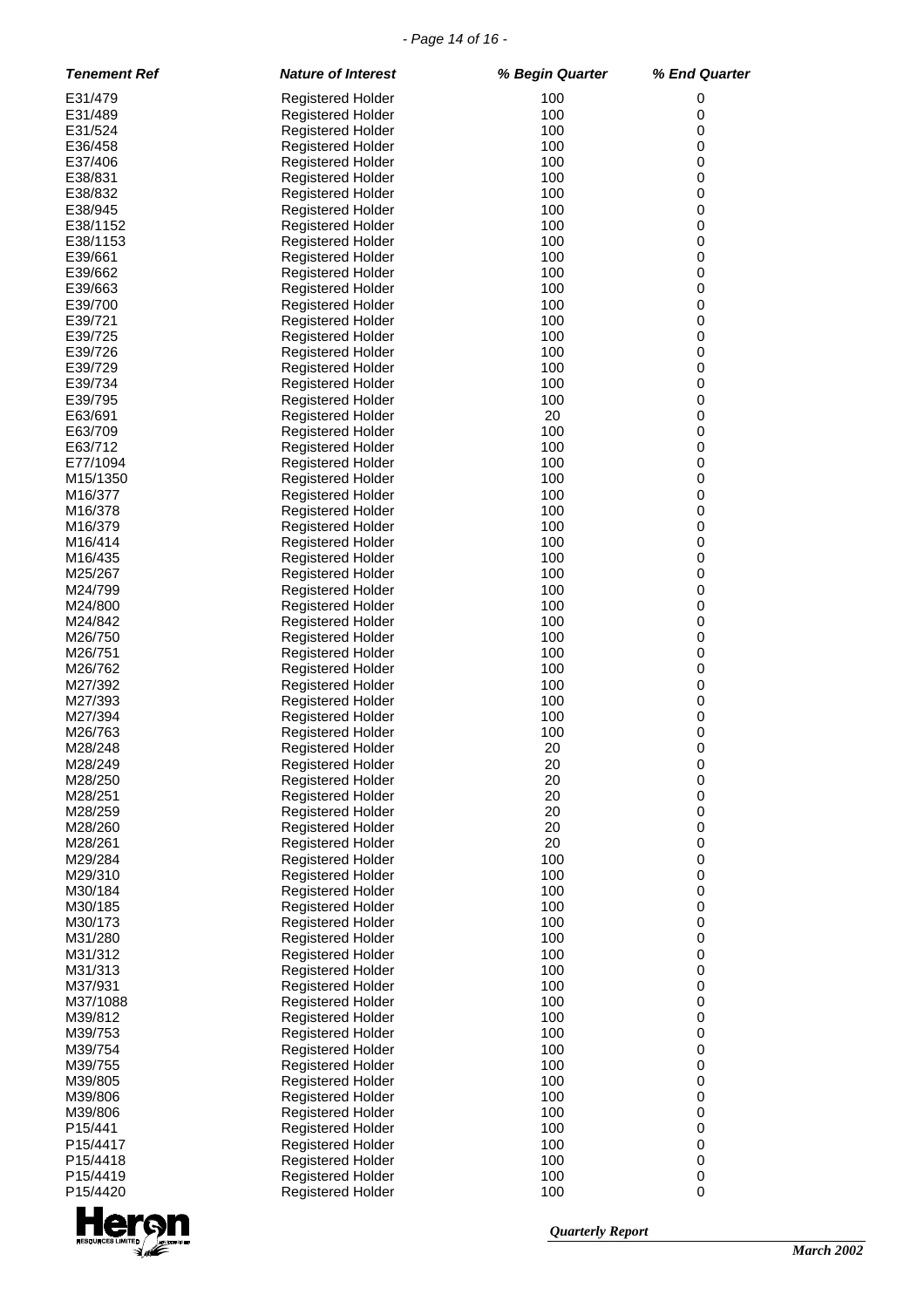#### *- Page 15 of 16 -*

| <b>Tenement Ref</b>  | <b>Nature of Interest</b>                            | % Begin Quarter | % End Quarter        |
|----------------------|------------------------------------------------------|-----------------|----------------------|
| P15/4421             | <b>Registered Holder</b>                             | 100             | 0                    |
| P15/4422             | <b>Registered Holder</b>                             | 100             | 0                    |
| P15/4425             | <b>Registered Holder</b>                             | 100             | 0                    |
| P24/2754             | <b>Registered Holder</b>                             | 100             | 0                    |
| P24/2755             | <b>Registered Holder</b>                             | 100             | 0                    |
| P24/2756             | <b>Registered Holder</b>                             | 100             | 0                    |
| P25/1580             | <b>Registered Holder</b>                             | 100             | 0                    |
| P26/2794             | <b>Registered Holder</b>                             | 100             | 0                    |
| P26/2792             | Registered Holder                                    | 100             | 0                    |
| P26/2794             | <b>Registered Holder</b>                             | 100             | 0                    |
| P26/2800             | <b>Registered Holder</b>                             | 100             | 0                    |
| P26/2801             | <b>Registered Holder</b>                             | 100             | 0                    |
| P26/2802             | <b>Registered Holder</b>                             | 100             | 0                    |
| P26/2803             | <b>Registered Holder</b>                             | 100             | 0                    |
| P26/2814             | <b>Registered Holder</b>                             | 100             | 0                    |
| P26/2815             |                                                      | 100             | 0                    |
| P26/2904             | <b>Registered Holder</b>                             | 100             | 0                    |
| P26/2905             | <b>Registered Holder</b>                             | 100             | $\pmb{0}$            |
|                      | <b>Registered Holder</b>                             |                 |                      |
| P26/2972             | <b>Registered Holder</b>                             | 100             | 0                    |
| P28/923              | Registered Holder                                    | 100             | 0                    |
| P28/924              | <b>Registered Holder</b>                             | 100             | 0                    |
| P28/925              | <b>Registered Holder</b>                             | 100             | 0                    |
| P28/926              | <b>Registered Holder</b>                             | 100             | 0                    |
| P28/927              | Registered Holder                                    | 100             | 0                    |
| P31/1546             | <b>Registered Holder</b>                             | 100             | $\pmb{0}$            |
| P31/1547             | <b>Registered Holder</b>                             | 100             | 0                    |
| P31/1569             | <b>Registered Holder</b>                             | 100             | 0                    |
| P31/1570             | <b>Registered Holder</b>                             | 100             | 0                    |
| P31/1571             | <b>Registered Holder</b>                             | 100             | 0                    |
| P31/1572             | <b>Registered Holder</b>                             | 100             | 0                    |
| P31/1573             | <b>Registered Holder</b>                             | 100             | 0                    |
| P31/1574             | <b>Registered Holder</b>                             | 100             | 0                    |
| P31/1575             | Registered Holder                                    | 100             | 0                    |
| P37/5830             | <b>Registered Holder</b>                             | 100             | 0                    |
| P37/5831             | <b>Registered Holder</b>                             | 100<br>100      | $\pmb{0}$<br>0       |
| P37/5832<br>P37/5833 | <b>Registered Holder</b>                             | 100             |                      |
| P39/3454             | <b>Registered Holder</b>                             |                 | 0                    |
| P39/3455             | <b>Registered Holder</b>                             | 30              | $\pmb{0}$            |
|                      | <b>Registered Holder</b>                             | 30<br>30        | 0                    |
| P39/3456             | <b>Registered Holder</b>                             | 30              | 0                    |
| P39/3457<br>P39/3466 | <b>Registered Holder</b>                             | 30              | 0<br>0               |
|                      | <b>Registered Holder</b>                             |                 |                      |
| P39/3467             | Registered Holder                                    | 30              | 0                    |
| P39/3468<br>P39/3469 | <b>Registered Holder</b>                             | 30<br>30        | 0<br>$\pmb{0}$       |
|                      | <b>Registered Holder</b><br>Registered Holder        | 100             | $\pmb{0}$            |
| P63/1137             |                                                      |                 |                      |
| P63/1138<br>P63/1139 | <b>Registered Holder</b><br><b>Registered Holder</b> | 100<br>100      | $\,0\,$<br>$\pmb{0}$ |
|                      | <b>Registered Holder</b>                             |                 | $\pmb{0}$            |
| P63/1140             |                                                      | 100             |                      |
| P63/1141             | <b>Registered Holder</b>                             | 100             | $\,0\,$              |
| P63/1142             | <b>Registered Holder</b>                             | 100             | 0                    |
| P63/1143             | <b>Registered Holder</b>                             | 100             | $\pmb{0}$            |
| P63/1144             | <b>Registered Holder</b>                             | 100             | $\pmb{0}$            |
| P63/1145             | <b>Registered Holder</b>                             | 100             | $\mathsf 0$          |